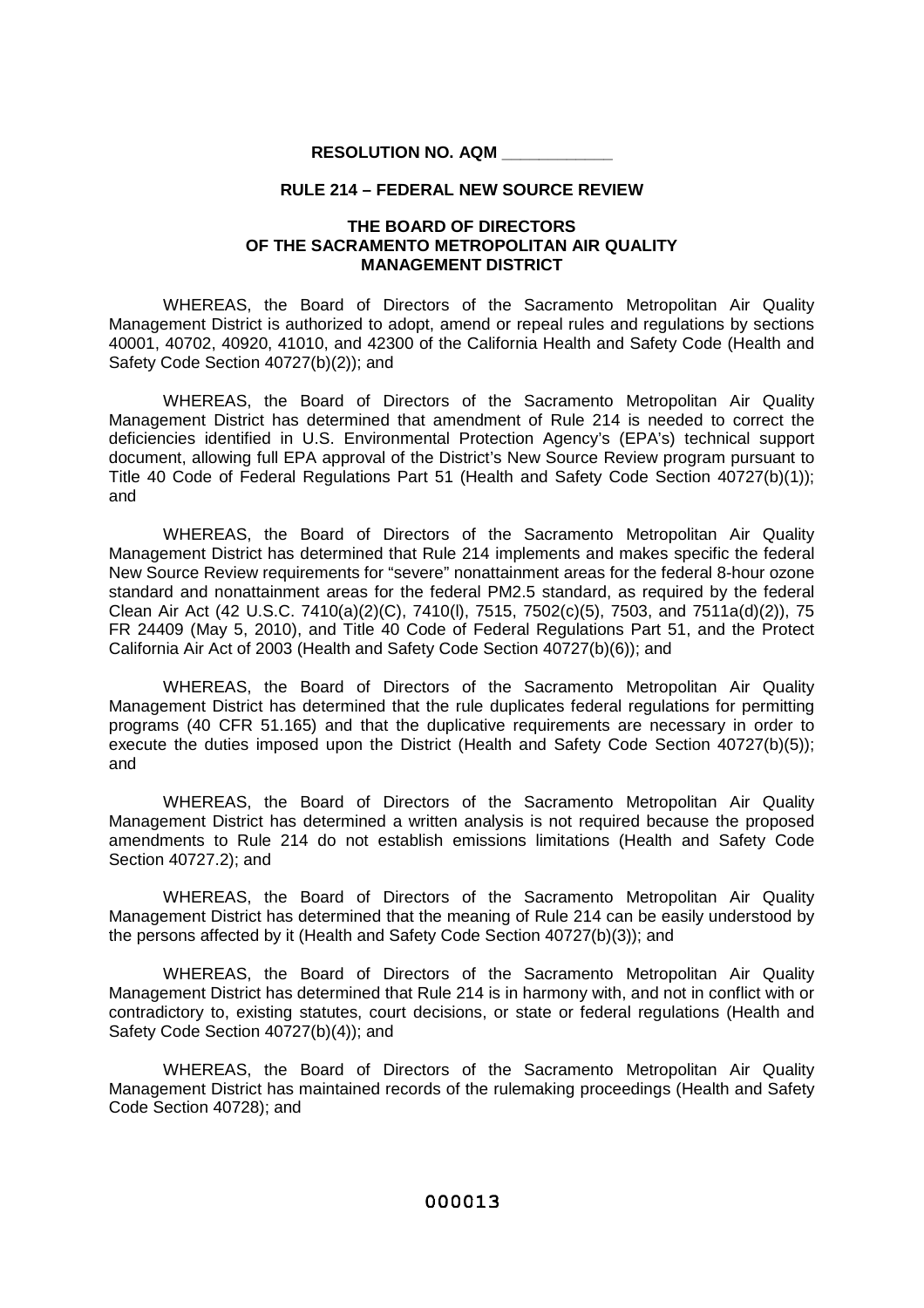Board Resolution Rule 214, Federal New Source Review August 23, 2012, Page 2

WHEREAS, the Board of Directors of the Sacramento Metropolitan Air Quality Management District held a duly noticed public hearing on August 23, 2012 and considered public comments on the proposed rule (Health and Safety Code Sections 40725 and 40726); and

WHEREAS, the Board of Directors of the Sacramento Metropolitan Air Quality Management District has determined that the amendment of Rule 214 will not affect air quality or emission limitations and, therefore, a socioeconomic impact analysis is not required (Health and Safety Code Section 40728.5); and

WHEREAS, the California Environmental Quality Act (CEQA), under Section 15060(c)(2) of the State CEQA Guidelines, exempts activities that will not result in a direct or reasonably foreseeable indirect physical change in the environment.

NOW, THEREFORE, BE IT RESOLVED THAT the amendment of Rule 214 is exempt from the provisions of CEQA; and

BE IT FURTHER RESOLVED THAT the Board of Directors of the Sacramento Metropolitan Air Quality Management District approves and adopts the proposed amendment of Rule 214 – FEDERAL NEW SOURCE REVIEW; and